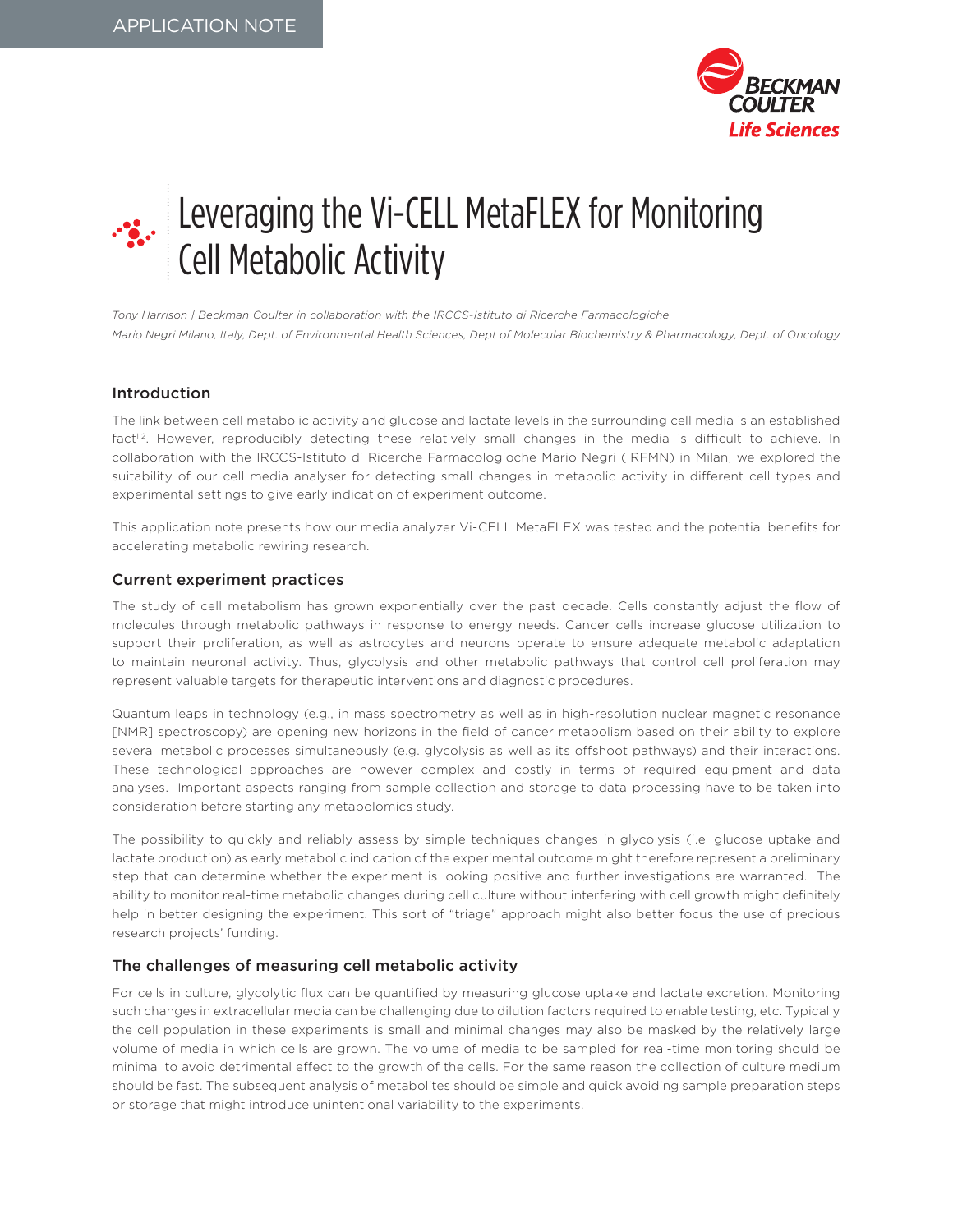# Testing Vi-CELL MetaFLEX for monitoring metabolic activity

In order to find a suitable solution to quickly monitor changes in cell metabolic activity before moving to more sophisticated strategies, IRFMN approached Beckman Coulter to work together to investigate if the Vi-CELL MetaFLEX<sup>3</sup> cell media analyser could be used to detect the tiny changes in media composition that could be linked to changes in cell metabolic activity.

The desired outcome from the testing was to establish that the MetaFLEX could:

- Reproducibly detect small changes in glucose and lactate in the media
- Capable of detecting across a wide range of experimental settings spanning from cells to mouse blood media used by IRFMN
- Reproducibly produce results successfully on previously frozen experiment samples

#### The Vi-CELL MetaFLEX

The Vi-CELL MetaFLEX is a bioanalyte analyser that utilises thick film technology and miniaturised sensors to measure pH, pO<sub>2</sub>, pCO<sub>2</sub>, glucose, lactate, electrolytes and more parameters. All tests are carried out on just 65 μL of sample.

## Testing results

The results presented in the following figures demonstrates the MetaFLEX's ability to meet the desired outcomes stated above.

Small changes in glucose, lactate and electrolytes were reproducibly detected in the media. The MetaFLEX showed a coefficient of variation less than 4% for each measured analyte (Fig. 1.). The conditioned medium analyte levels were proportional to the number of cultured cells.



Figure 1: Glucose, Lactate and electrolyte concentration trends in conditioned culture media (RPMI, 10% FBS) of NCI-H1299 cells, 48h post seeding. Concentration trends were computed seeding three different cell dilutions (60\*10-3, 120\*10-3 and 240\*10-3 number of cells). Total cell number were counted using Multisizer cell counter (Beckman Coulter) 48h post seeding. Data are expressed as cell number normalised mean± SD (three biological experiment/condition). Courtesy of Brunelli L. & Caiola E.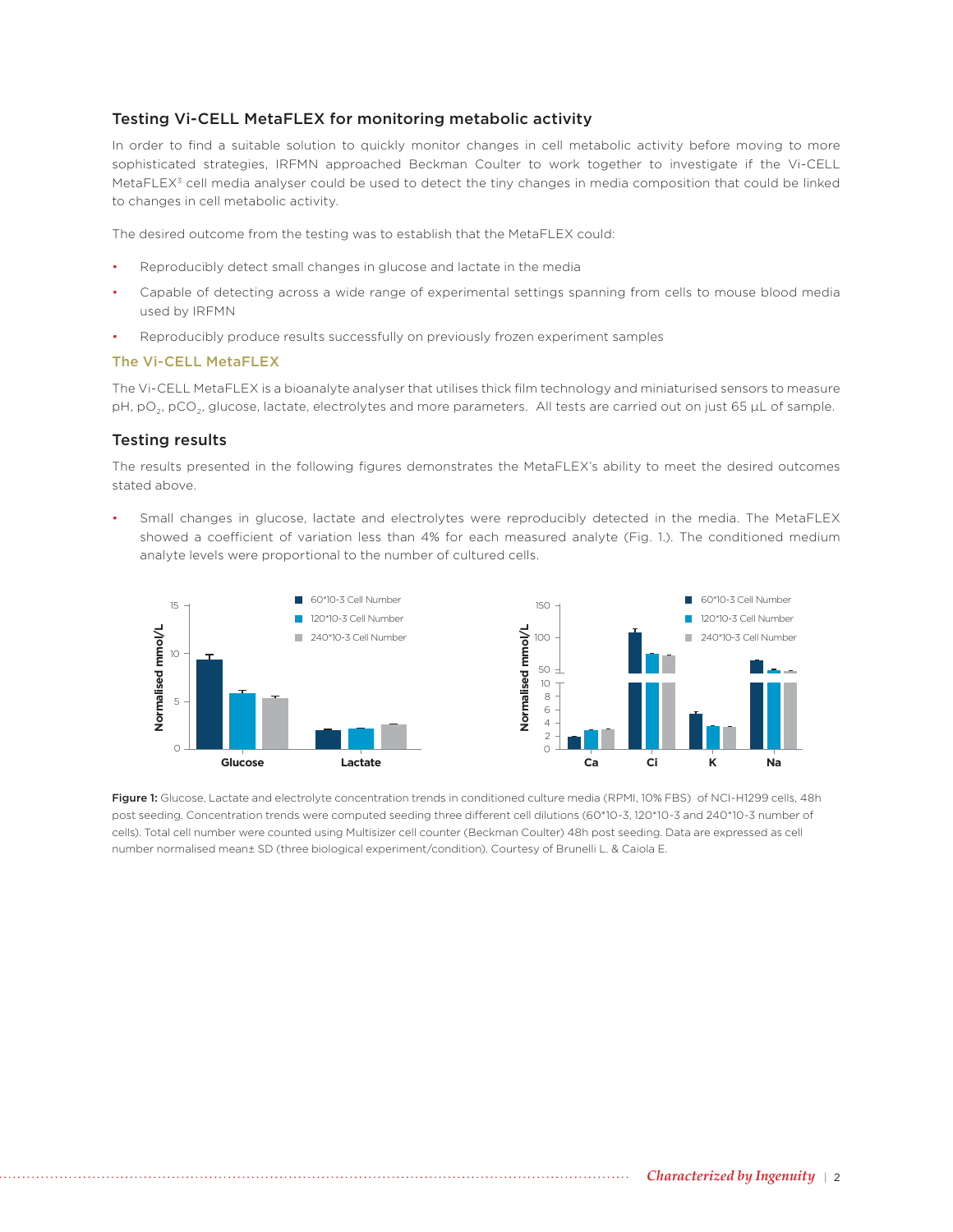• The MetaFLEX detected changes in the level of glucose and lactate in vitro cell growth (Fig.2).



Figure 2: Breast cancer cell lines were grown in phenol red-free DMEM Dulbecco's modified Eagle's medium supplemented with 5% fetal calf serum, glutamine (2 mM) at 37°C in 5% CO2 atmosphere. Glucose and Lactate concentration in cell culture media at 18 and 72h post seeding (100.000 cell/ml) was detect. Courtesy of Paroni G.

• The following figures (Fig 3-6) display the successful measurement of lactate and glucose across a wide range of experimental settings spanning from cell media to mouse blood.



Figure 3: Ovarian cancer cells were cultured in DMEM high glucose +20%FBS+1% glu e 1% p/s. Cells were exposed to normoxia (37°C and 20% O2) and hypoxia (37°C and 0.5% O2). Lactate and glucose concentrations were expressed as mmol/L. Courtesy of Decio A. & Ghilardi C.



Figure 4: LPS effects were evaluated in primary microglial cultures obtained from 13 days old (E13) mouse embryo spinal cord (for details see De Paola et al., 2012) and seeded on 24 well plates at a density of 40.000 cell/cm2 (media volume: 500 µL/well). LPS were added to the culture media on the 7th day in vitro (LPS treatment concentration: 1 µg/mL) for 24 hours. Collected conditioned media (DMEM/ F12 supplemented with FBS 10% v/v) were immediately analysed for the metabolic activity. 4 independent experiments (three replicates/ condition for each experiments). \*\*\* p <0.001 vs control condition (no treatment); unpaired t-test. Courtesy of Mariani A. & DePaola M.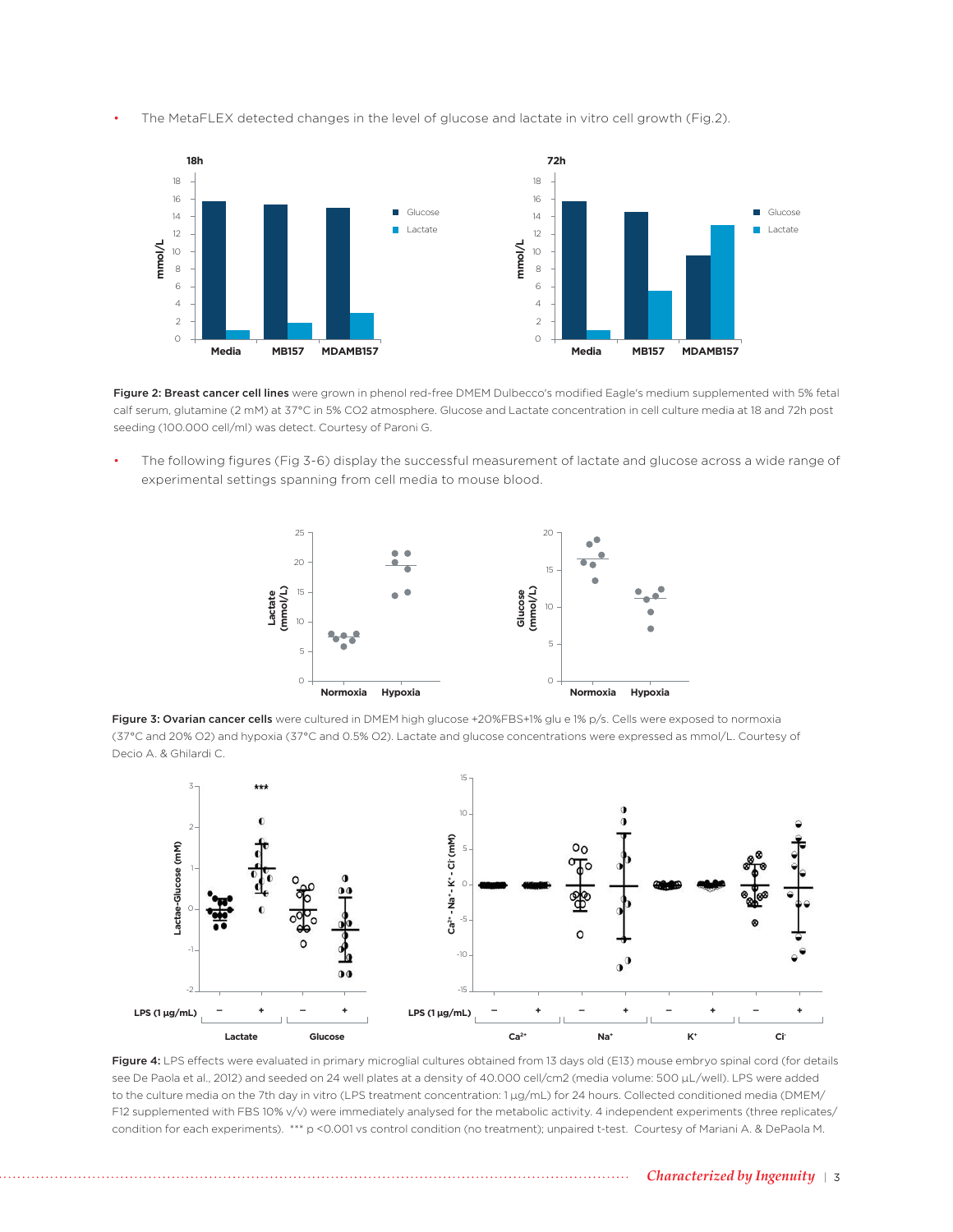

Figure 5: Semiconfluent C2C12 myoblasts were differentiated in myotubes and cultured in DMEM low glucose (2% horse serum). At time 0, insulin (50nM) was added to the culture medium and at the indicated times glucose and lactate levels were recorded. Courtesy of Zito E. & Pozzer D.



**Mouse Blood Sample**

Figure 6: Electrolyte, glucose and lactate levels in mouse blood samples (65 microL). Data are expressed as mean ± SD (3 biological replicates). Courtesy of Ricci F.

Figure 7 shows the reproducibility of results from samples measured before freezing and post thaw.



Figure 7: DMEM (Dulbecco's Modified Eagle Medium) High Glucose plus 20% FBS (final glucose concentration 20 mM) was conserved at +4°C or frozen at -20°C for 24 hours before measuring. Lactate and glucose concentrations were expressed as mmol/L. Courtesy of Decio A. and Ghilardi C.

### Conclusion

The researchers at the IRFMN were able to utilize the Vi-CELL MetaFLEX to reliably detect changes in cell metabolic activity in their experiments through monitoring small shifts in the levels of glucose and lactate. The MetaFLEX allows the researchers to determine at an early stage of the experiments the metabolic alterations that underlie the experimental setting. Armed with this information, the researchers can reduce the number of experiments and focused on few important samples that can be further analysed by gold-standards metabolomics technologies (e.g. Mass Spectrometry, NMR) or molecular biology approaches for a more comprehensive assessment of metabolic alterations. Crucial to the success of this validation was the MetaFLEX ability to reliably detect very small changes in glucose and lactate. It achieved this because it uses thick-film sensor technology to make direct